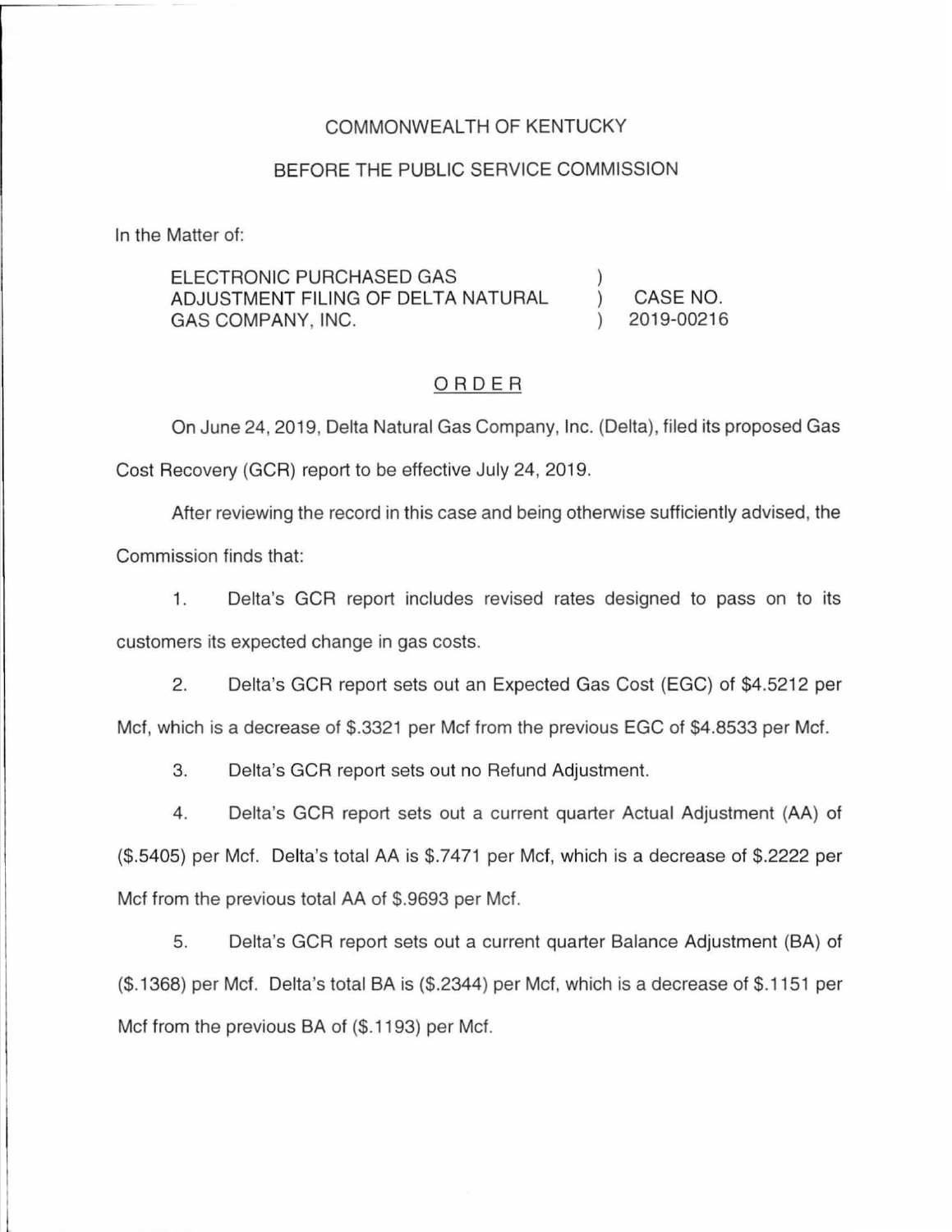6. Delta's GCR rate is \$5.0339 per Met, which is a decrease of \$.6694 per Met from the previous GCR rate of \$5.7033 per Met.

7. The rates as proposed by Delta and set forth in the Appendix to this Order are fair, just, and reasonable and should be approved for final meter readings by Delta on and after July 24, 2019.

IT IS THEREFORE ORDERED that:

1. The rates proposed by Delta and set forth in the Appendix to this Order are approved for final meter readings on and after July 24, 2019.

2. Within 20 days of the date of entry of this Order, Delta shall file with this Commission, using the Commission's electronic Tariff Filing System, revised tariff sheets setting out the rates approved herein and reflecting that they were approved pursuant to this Order.

3. This case is closed and removed from the Commission's docket.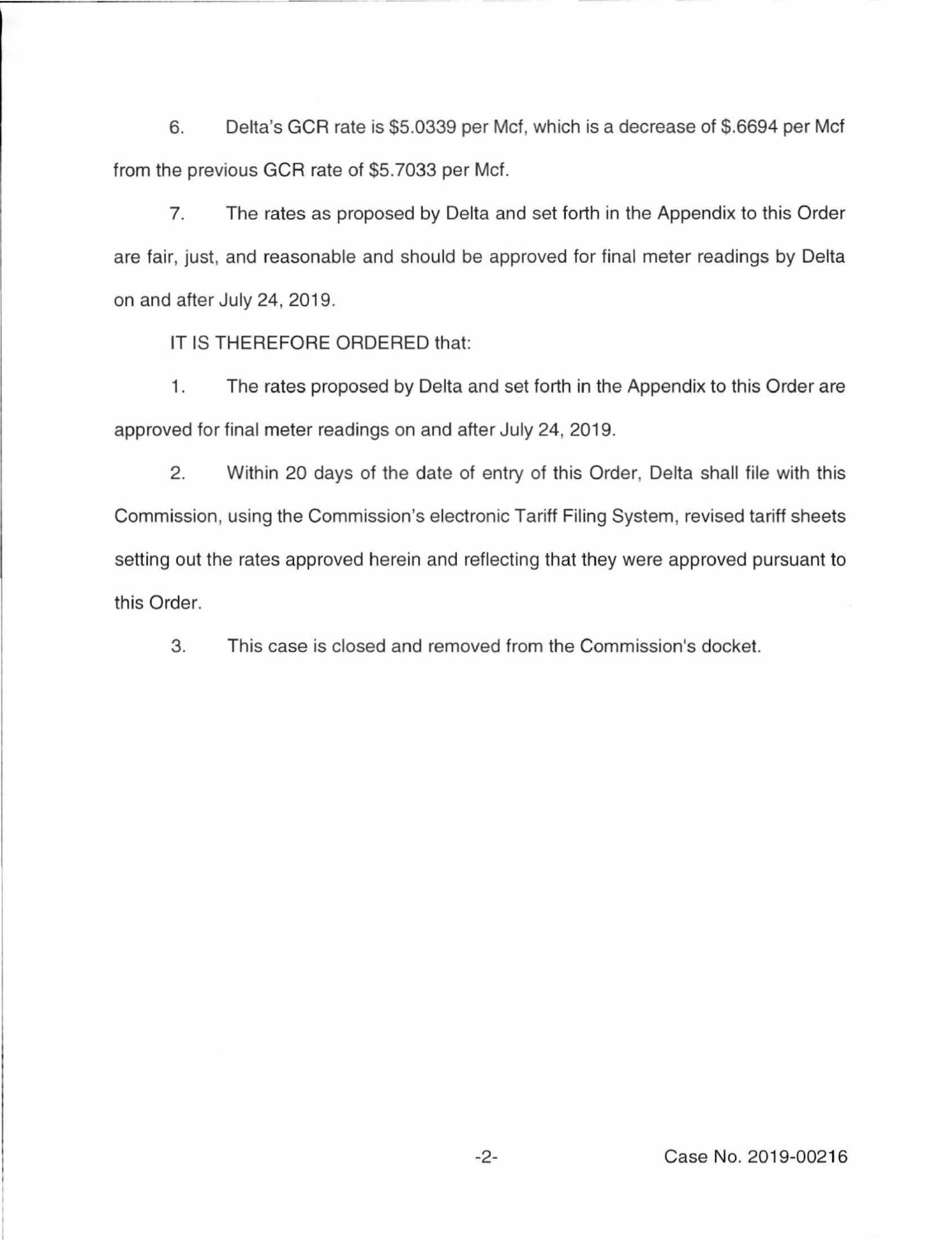By the Commission

| <b>ENTERED</b>                               |  |  |  |  |  |  |  |  |
|----------------------------------------------|--|--|--|--|--|--|--|--|
| <b>JUL 0 3 2019</b>                          |  |  |  |  |  |  |  |  |
| <b>KENTUCKY PUBLIC</b><br>SERVICE COMMISSION |  |  |  |  |  |  |  |  |

ATTEST:

George Purso Executive Director

Case No. 2019-00216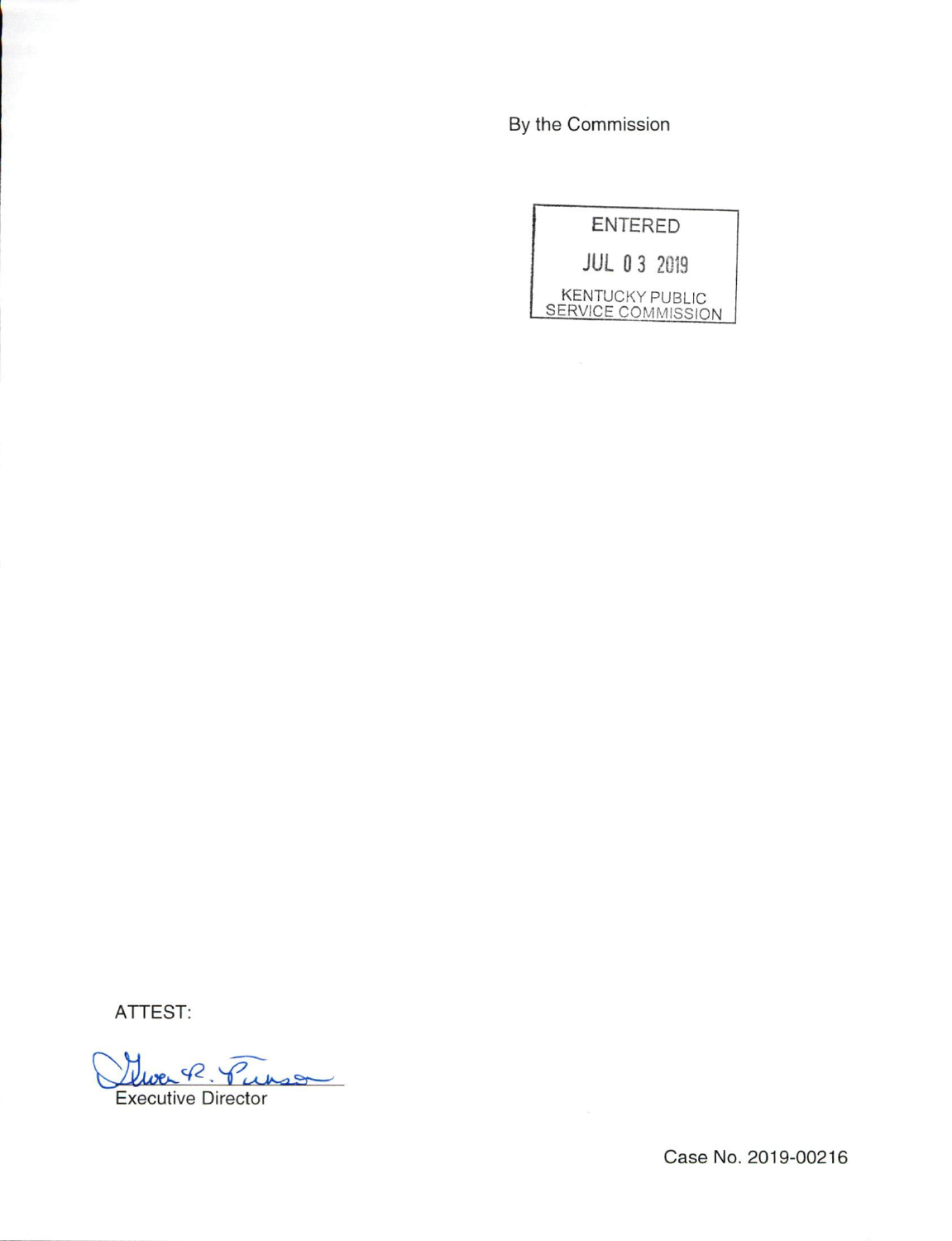## APPENDIX

# APPENDIX TO AN ORDER OF THE KENTUCKY PUBLIC SERVICE COMMISSION IN CASE NO. 2019-00216 DATED **JUL 0 3 2019**

The following rates and charges are prescribed for the customers in the area served by Delta Natural Gas Company, Inc. All other rates and charges not specifically mentioned herein shall remain the same as those in effect under the authority of this Commission prior to the effective date of this Order.

# RATE SCHEDULES

RATES

| <b>RAIL</b> O                                                                                                                   | <b>Base Rate</b> |                                                | plus | <b>Gas Cost</b><br>Recovery<br>Rate<br>equals        |    | <b>Total Rate</b>                              |
|---------------------------------------------------------------------------------------------------------------------------------|------------------|------------------------------------------------|------|------------------------------------------------------|----|------------------------------------------------|
| Residential                                                                                                                     |                  |                                                |      |                                                      |    |                                                |
| All Ccf                                                                                                                         | $$\mathbb{S}$$   | .43185                                         |      | \$<br>.50339                                         | \$ | .93524                                         |
| <b>Small Non-Residential</b>                                                                                                    |                  |                                                |      |                                                      |    |                                                |
| All Ccf                                                                                                                         | $\mathbb{S}$     | .43185                                         |      | \$<br>.50339                                         | S  | .93524                                         |
| Large Non-Residential                                                                                                           |                  |                                                |      |                                                      |    |                                                |
| First<br>1-2,000 Ccf<br>2,001-10,000 Ccf<br>Next<br>Next<br>10,001-50,000 Ccf<br>Next 50,001-100,000 Ccf<br>100,000 Ccf<br>Over | \$               | .43185<br>.26696<br>.18735<br>.14735<br>.12735 |      | \$<br>.50339<br>.50339<br>.50339<br>.50339<br>.50339 | \$ | .93524<br>.77035<br>.69074<br>.65074<br>.63074 |
| Interruptible                                                                                                                   |                  |                                                |      |                                                      |    |                                                |
| First<br>1-10,000 Ccf<br>10,001-50,000 Ccf<br>Next<br>Next 50,001-100,000 Ccf<br>100,000 Ccf<br>Over                            | $\mathcal{S}$    | .16000<br>.12000<br>.08000<br>.06000           |      | \$<br>.50339<br>.50339<br>.50339<br>.50339           | \$ | .66339<br>.62339<br>.58339<br>.56339           |